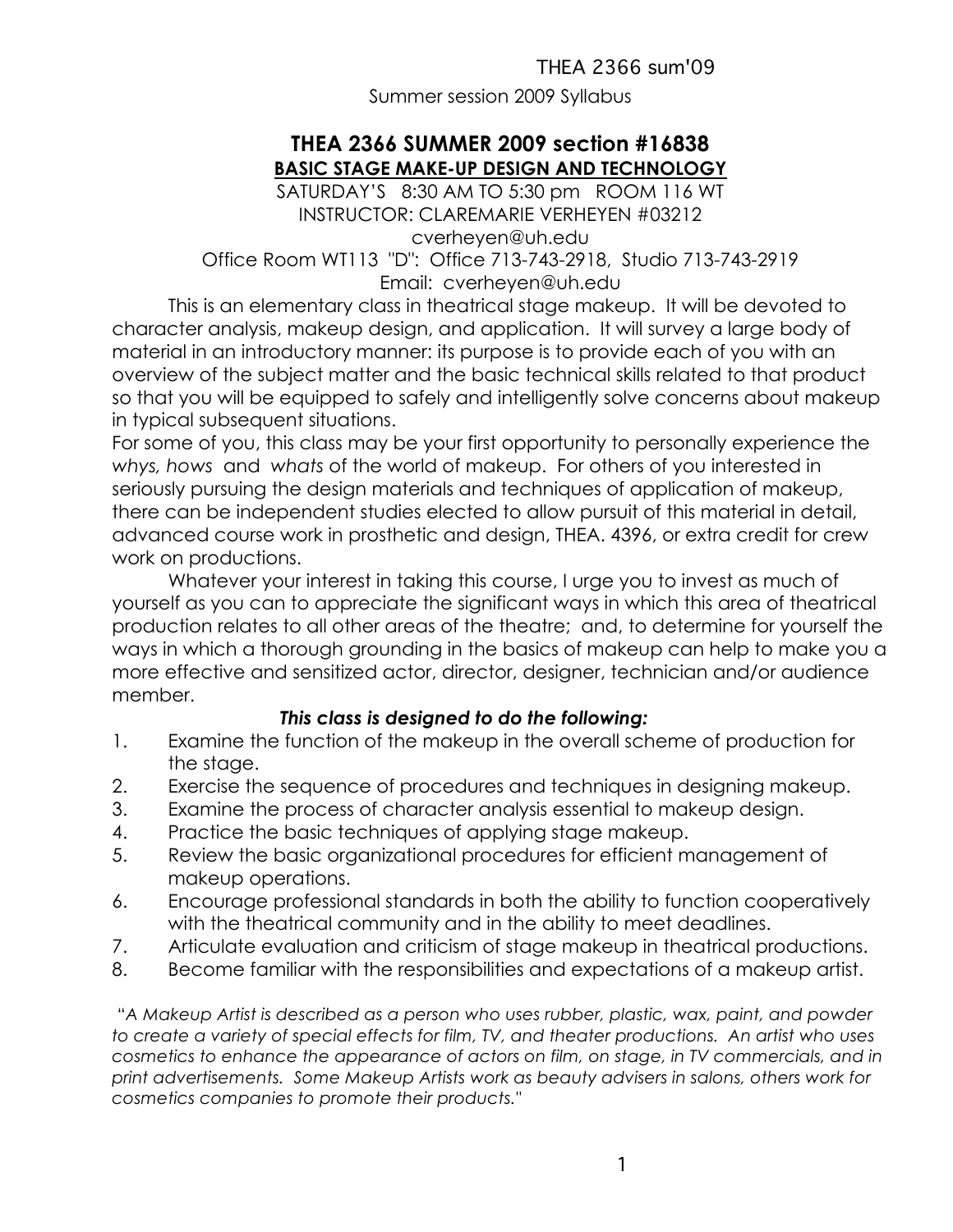**Text Required: Stage Makeup** by Richard Corson; 8th ,9th or 10th edition.

ISBN-13: 9780205737628 available in electronic format for \$65 www.coursesmart.com

*Ben Nye* makeup kit.

Optional Text: Smith, C. Ray, *Theatre Crafts Book of Makeup and Wigs.* Baygan, Lee. *Makeup for Theatre, Film and Television.* Buchman, Herman. *Film Makeup.* Buchman, Herman. *Stage Makeup.* Corey, Irene. *The Mask of Reality.* --------- *The Mask of Reality, An Approach to Design* **Books of Interest on Reserve in the Reserve Book Room of M.D. Anderson.** Brophy, John, *The Human Face* Corson, Richard, *Fashions in Eyeglasses.* -------------*Fashions in Hair the First Five Hundred Years. Delamar, Penny. The complete Makeup Artist.* Corson, Richard, *Stage Makeup.* Kehoe, Vincent, J.K. *The Techniques of Professional Makeup.* Liszt, Rudolph, *The Last Word in Makeup.* Melville, Harald, *Magic of Makeup.*

*Thudium, Laura. Make-up.*

**Supplies:** Required on first day of class at second session (#1**B**).

1 Ben Nye Makeup Kit (appropriate tone) or it's equivalent. Kits are available at any of the local theatrical supply house. Check your yellow pages for phone #'s and addresses. It is now available in the book store on campus behind the textbook counter.

- 2. A small container of medicinal "91%" solution alcohol for spirit gum removal.
- 3. A personal makeup remover: e.g. cold cream, Albolene, baby shampoo, or baby wipes.
- 4. Tissue for makeup removal and a handful of Q tips or cotton swabs..
- 5. Hair clips or headband.
- 6. Two towels, clearly labeled or marked with your family crest.
- 7. A pair of natural length, neutral-colored false eyelashes. (schematic #5)
- 8. Eyebrow pencil sharpener or single-edged razor blade.
- 9. Clothing protection such as a smock or old shirt
- 10. A set of inexpensive color pencils that must include a brown, red, blue, green, black and yellow the "code colors," for execution of schematic.
- 11. A small jar or container of both "super white" powder and *neutral or color set* powder in a LOOSE STATE.
- 12. Two regular or ex-large bald caps. Either Mehron or Woochie brands are best for (schematic #2, etc.,)
- 13. An inexpensive, perhaps even used, tooth brush.
- 14. Three one foot lengths of wool crepe hair in analogous to your matched hair color.
- 15. A shoebox, tackle-box or other adequate storage for your equipment.
- 16. A pair of inexpensive paper scissors.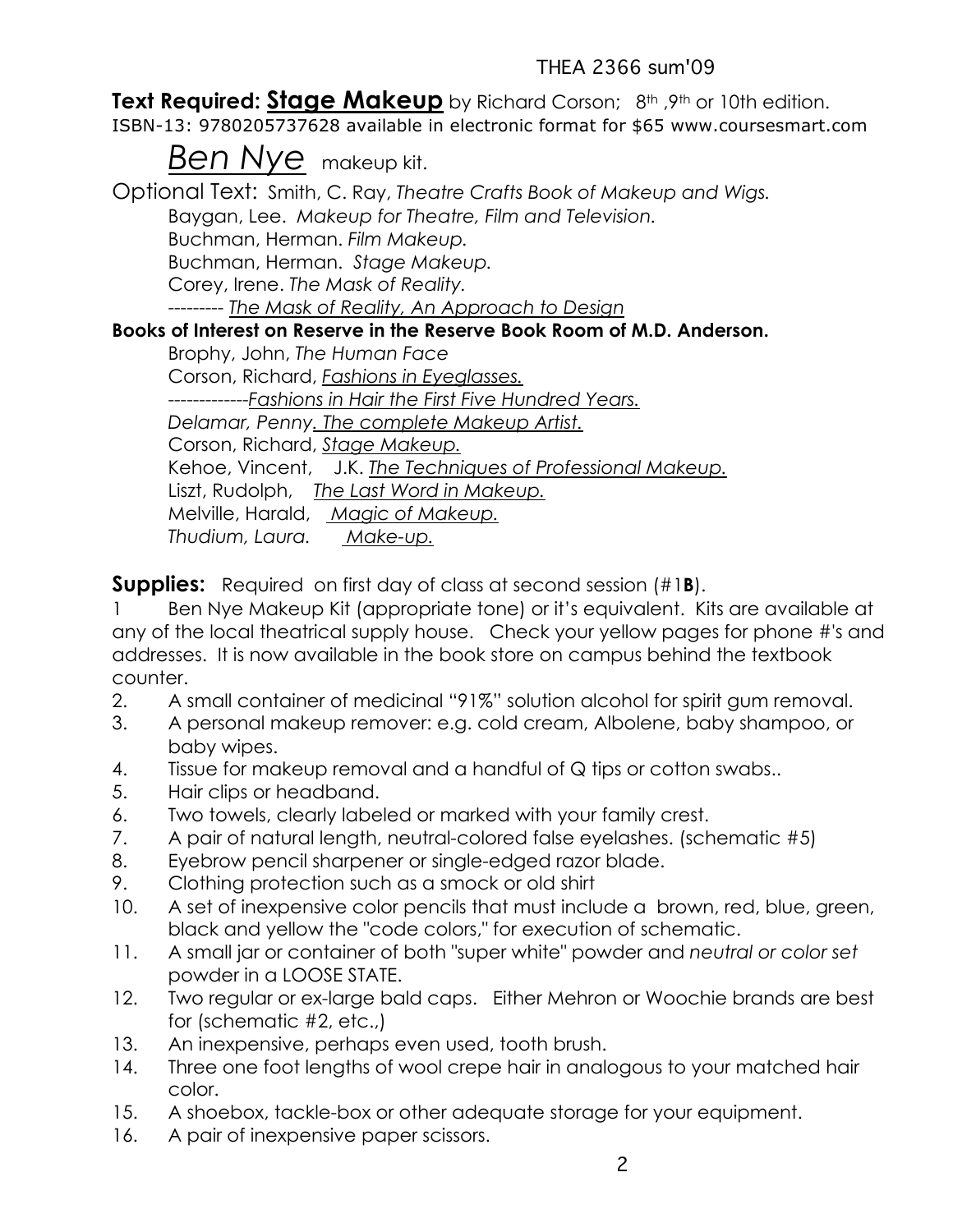- 17. A wig cap or a pair of clean used pantyhose to be converted into wig caps.
- 18. Apx. 10 of **both** bobby pins and hairpins matching personal hair
- 19. A camera to record your work for your morgue submission.

**Attendance:** Since this is an art that develops technical skills through specific exercises. You are required to attend each class meeting and to bring your textbook. Due to the intensity of this *"Saturday only"* format, no absences will be tolerated. Each session represents the equivalent of one week of exercise and each Saturday represents the equivalent of more than one quarter of the semester of three weeks of process.

**Grades 2366:** Based on five areas and a point system: 350 points from 14 session exercises and schematics @ 25 pts. each 150 points from the makeup morgue 50 points from two 25 point typed one page production reviews 75 points from the makeup quiz 150 points from the final examination

775 POSSIBLE POINTS: Grand Total

\*\*\*\*\*\*\*\*\*\*\*\*\*\*\*\*\*\*\*\*\*\*\*\*\*\*\*\*\*\*\*\*\*\*\*\*\*\*\*\*\*\*\*\*\*\*\*\*\*\*\*\*\*\*\*\*\*\*\*\*\*\*\*\*\*\*\*\*\*\*\*\*\*\*\*\*\*\*\*\*

Your letter grade will be based on the percentage number of points you achieve during the semester: 90-100%= A; 80-89%= B; 70-79%= C; 60-69%=D; 60% or less = F. \*\*\*\*\*\*\*\*\*\*\*\*\*\*\*\*\*\*\*\*\*\*\*\*\*\*\*\*\*\*\*\*\*\*\*\*\*\*\*\*\*\*\*\*\*\*\*\*\*\*\*\*\*\*\*\*\*\*\*\*\*\*\*\*\*\*\*\*\*\*\*\*\*\*\*\*\*\*\*\*\*\*\*\*\*\*\*\*\*\*\*\*\*\*\*

# **Assignments:**

1. The makeup schematics: Part of the assignment for each makeup exercise is the preparation of a color-coded schematic with requisite photographic resource reference. These schematics must be completed before arrival in class each week. (See below for example and instructions.) The schematics are a homework exercise and must be protected during the semester to be **resubmitted** as a section of the final morgue. (their resubmission value is 1 point each.)

The makeup schematics include:

- 1. a color-coded sketch,
- 2. an analysis of each of the formulas used,
- 3. securely attached support graphic,
- 4. character traits, including; a. The Play (for graduate students only), b, The character and age., c. the occupation, d, health, e. the dominant personality traits,

**Example;** a. *Hamlet, b.* Claudius, 38 c. King, d. anemic, e. cynical and cantankerous,

NB, The collection of schematics with their support graphics must be resubmitted along with the completed morgue at the final exam, however, these schematics are an annex to the graphics of the morgue not an intrinsic aspect of the required 35 selected color graphics. (this resubmission accounts for 15 point maximum value toward morgue)

# 2. **The Makeup Morgue,** includes:

- A. a table of contents (10 points),
- B. a method of binding, (10 points),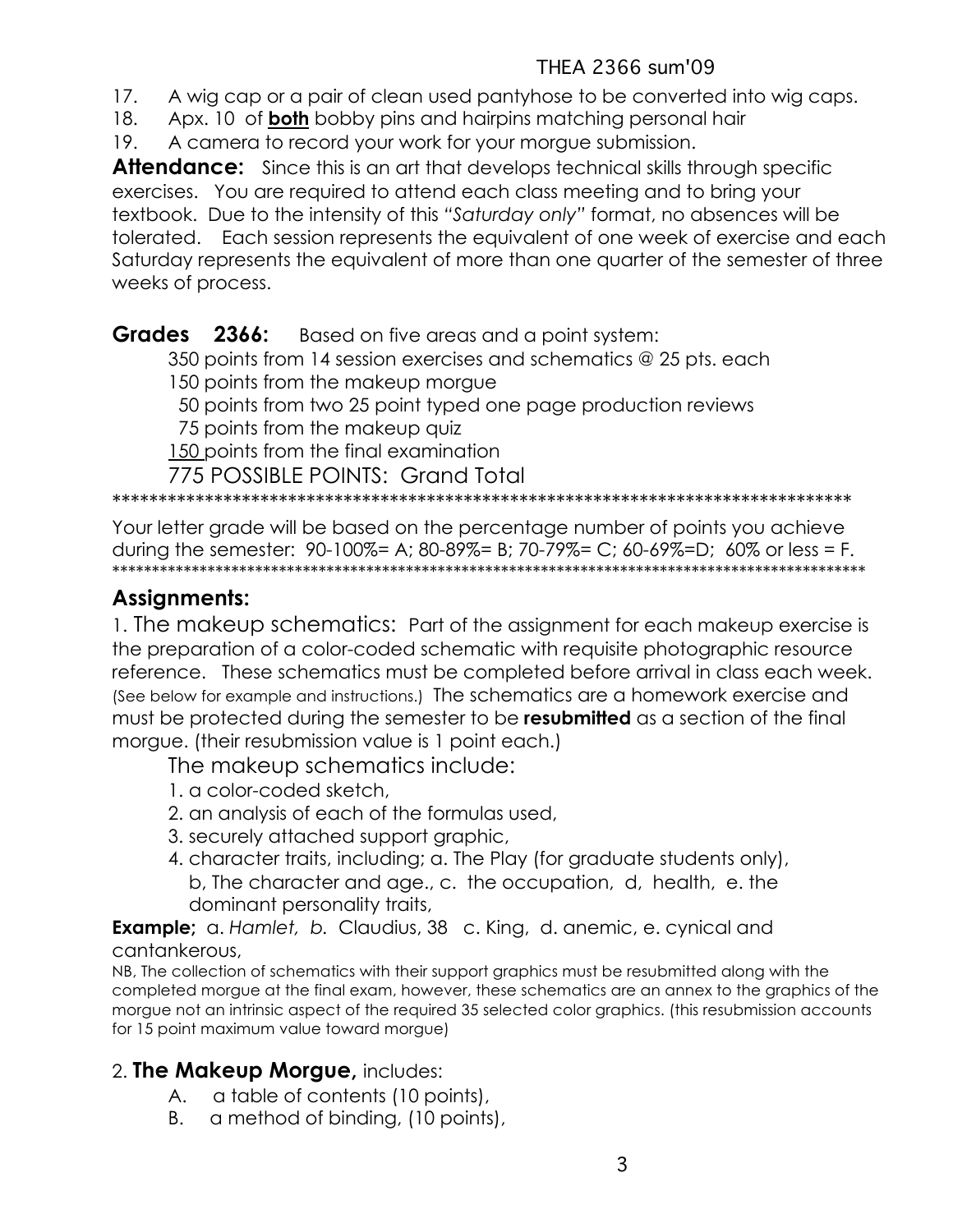C. a presentational approach (10 points),

D. A **Minimum** of 35 color graphic resources At least five (5) from each of the following categories: (105 points), 1.) corrective; 2.) old age; 3.) beards, hair and wigs; 4.) prosthetics; 5.) stylization or historical period; 6.) non-realistic; 7) strange but true.

Xerography is cautiously admissible. It should be judiciously utilized since it eliminates the critical aspect of color. Each graphic submission should be of adequate size and detail to be studied and integrated into a schematic. N.B. The grading of the morgue is based on organization, presentation, completeness and variety or depth. You should tailor your morgue to your particular aspirations and personality. If you wish to add categories, i.e. ethnic, animal, etc., you may; but, be sure you are fulfilling the basic requirements first. Extra work will receive point compensation; but, points insufficient to correct for failure to follow instructions. If you are unclear about any of this information, see me, email me or phone me immediately. A description of a Makeup Morgue is in your Corson text on page 42.

# 1. **Final examination:** (150 pnts.) **final class Saturday June 27, from 3-6:00**

A. A typed one page, double spaced, in-depth analysis of a character from the play of your choice including physical, emotional and economic status. (1-2 pages, typed and double-spaced) (20 points),

B. A typed synopsis of the play (1 page maximum) (20 points),

C. A detailed schematic presented before you begin (20 points),

D. A selection of at least three research graphics to support your schematic attached to your academic report (15 points),

E. Prostheses (if used) may be prepared in advance and brought to the examination as a part of the process,

- F. Accessories and specialty items such as wigs, clothing, props and designer details needed to create a *Portrait Photo .* (15 points),
- G. *Items* must be formally requested and checked out prior to the session for the final presentation
- H. Execution of schematic and one appropriately made-up hand (10 pts)
- I. with points given for complexity, completeness and creativity (50 pts.).
- 2. The Final Examination will be processed on **Saturday, June 27: from 3-6;00**  The Makeup Morgue will be submitted at the end of this examination session. It must be retrieve in the first weeks of the following session or it will be recycled.

#### **Supplies and textbook must be acquired prior to first class meeting and available for session #1B.**

#### *Assignment: Read Chapters 1,2,3,5,8 & Appendix" D" as preparation for first class meeting on 5/30 Bring your textbook to each class meeting*

\*\*\*\*\*\*\*\*\*\*\*\*\*\*\*\*\*\*\*\*\*\*\*\*\*\*\*\*\*\*\*\*\*\*\*\*\*\*\*\*\*\*\*\*\*\*\*\*\*\*\*\*\*\*\*\*\*\*\*\*\*\*\*\*\*\*\*\*\*\*\*\*\*\*\*\*\*\*\*\*\*\*\*\*\*\*\*\*\*\*\*\*\*\*\*\*\*\*\*\*\*\*\*\*\*\*\*\*\*\*\*\*\*\*\*\* DAY DATE DUTIES SESSION 1A. 5/30 Introduction, General housekeeping. #A 8:30-11:00 Overview of expectations and assignments Q and A. Personal schematic face shape.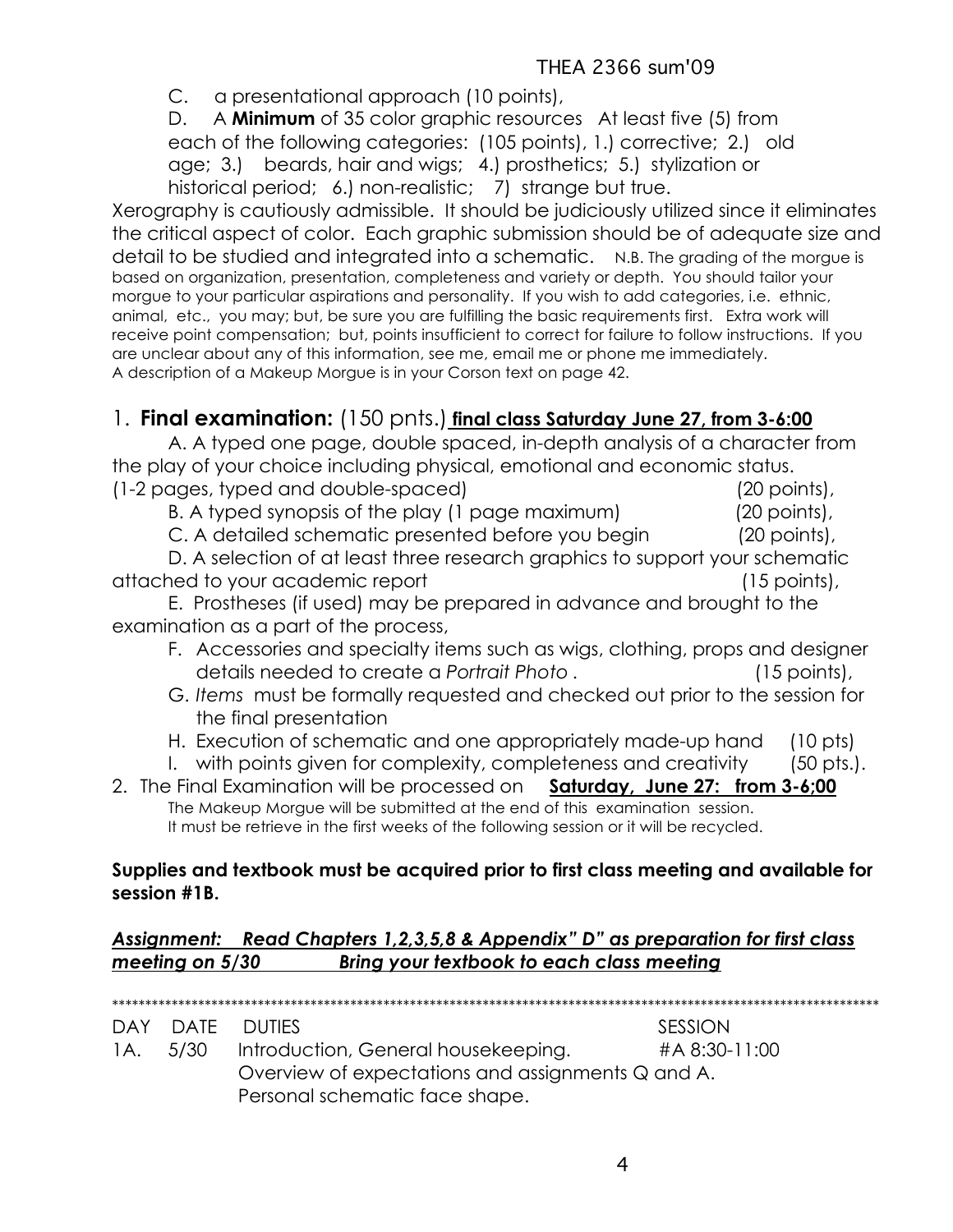Overview of the makeup kit with video ; How to use and apply makeup. Face analysis of self and partner. ASSIGNMENT: Acquire supplies and textbook

Lunch break, set work station and shop

1B 3/30 Review Reading assignment and take Quiz (25 pnts) #B 12:00-2:30 Kit analysis and experimentation with formulae. Follow instructions in the *"Getting to know your kit"* handout. Demonstration of proper application technique and process preparation. Formulae exploration and experimentation. Proper powder technique. Practice schematic preparation. (N.B. p.p. 34, 35 and 36).

> Overview Ch. 1 Facial Anatomy; Discuss Skeletal Schematic. Review Ch 9: pp.51-61 and Ch 8: pp 42-50

Reset station and break

1C. 5/30 Process **Skeletal** Schematic #1. #C 3:00-5:30 Demonstration of Bald Cap application. Practice proper application technique and procedures. Formulae rehearsal.

Assi: Read Ch.10; pp.63-76, Ch.12: pp. 82-134, Ch.15; 212-229, & Ch. 16; pp 230-242. Prepare three schematics with an appropriate research graphic attached. Corrective Schematic, #2 , Macho Male Schematic,#3 Graphic must include fellow with both a beard and a moustache. Prepare crepe hair by straightening as text explains. Voluptuous Female Schematic #4. Attend a theatrical performance of your choice and type a one page review discussing the integration of the makeup in the production.

++++++++++++++++++++++++++++++++++++++++++++++++++++++++++++++++++++ +2A. 6/6 Due a typed, (one-page minimum) review (25 pts) #A 8:30-11:00 Preview Crepe hair application videotape. DEMONSTRATE CREPE HAIR BLENDING TECHNIQUES. Process **Corrective** Schematic #2. Discuss Chapter 10's reading Apply Corrective makeup to partner based on schematic. Discuss Macho Male Schematic including beard, moustache and prosthetic eyebrows.

Half hour reset and break for lunch.

2B. 6/6 Process **Macho Male** Schematic #3. #B (11:30-2:30)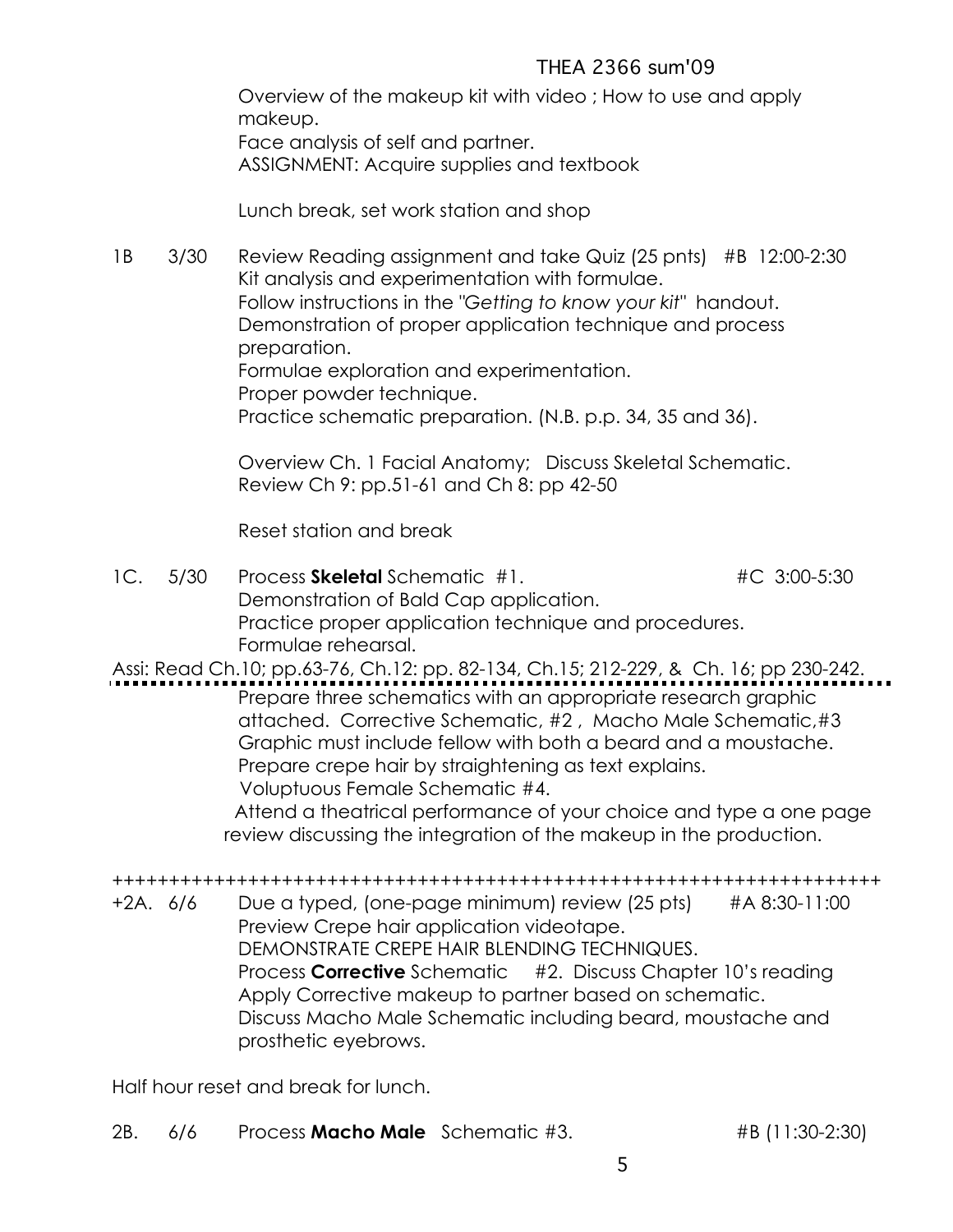Review Beards Chapter 15 pp. 212-229 Introduction of products and techniques for facial hair prosthetics: beards, mustaches and eyebrows.

Half hour reset and break

2C. 6/6 Process **Voluptuous Female** Schematic #4. #C (3:00-5:30) *Character Makeup review Chapter 16 pp 230-242* Demonstration of procedures for wig maintenance and application. Introduction of products for eyebrow remova ( see3A): a, nose putty; b, derma wax; c, spirit gum; d, tuplast; e, ivory soap; f, medical adhesive, g, moustache wax. h. latex patch. I. Stopple paste. Integration of false eyelashes, feminine hands and nails .Assi: Read Chapter 11 pp. 77-81 & Ch 13; 135-164 Prepare schematics #5,#6 &#7 Proposal for final examination project due on 6/20 \*\*\*\*\*\*\*\*\*\*\*\*\*\*\*\*\*\*\*\*\*\*\*\*\*\*\*\*\*\*\*\*\*\*\*\*\*\*\*\*\*\*\*\*\*\*\*\*\*\*\*\*\*\*\*\*\*\*\*\*\*\*\*\*\*\*\*\*\*\*\*\*\*\*\*\*\*\*\*\*\*\*\*\*\*\*\*\*\*\*\*\*\*\*\*\*\*

3A 6/13 **NON-REALISTIC/COMIC/BOOK HERO** Schematic #5 #A 8:30-11:00 Overview three-dimensional 3D makeup and materials. Chapter 4 Review bald caps and pre-formed prosthetics. Eyebrow removal products and process:

> 1. UHU glue stick- take little chunks of it, soften in fingers, rub against the grain of the hair and then with the grain making sure to spread the brows in a fan shape so they are as flat as possible! Smooth surface. Let dry, then cover with foundation. If brows are very heavy put a layer of skin toned makeup over the glue, powder and spray with Ben Nye's Final Seal of Kryolan Fixier Spary before covering with wax.

The wax removes with a piece of dental floss.

The glue removes with soap and water.

2. Ivory soap, wet till *gooshy* then smear smushy soap into the eyebrows thickly to completely clump brow hairs, smooth, let dry, apply foundation and powder.

3. Spirit gum brushed into brows in opposite direction of natural growth, smooth and flatten brows upwards. Warm a bit of wax between your fingers to soften then work over brow covering hairs completely and flattening outwards at the edges. Cover with foundation and powder. Wax is removed with cold cream, spirit gum is removed with 91 proof alcohol or spirit gum remover.

4. Kryolan's Stopple Paste, an eyebrow plastic, follow directions for flattening brows, seal with flexible collodian smooth, powder and proceed with makeup process.

5. Moustache Wax, follow directions for flattening brows, smooth, powder and proceed.

6. Latex patch, prepared in advance on mirror or glass plate.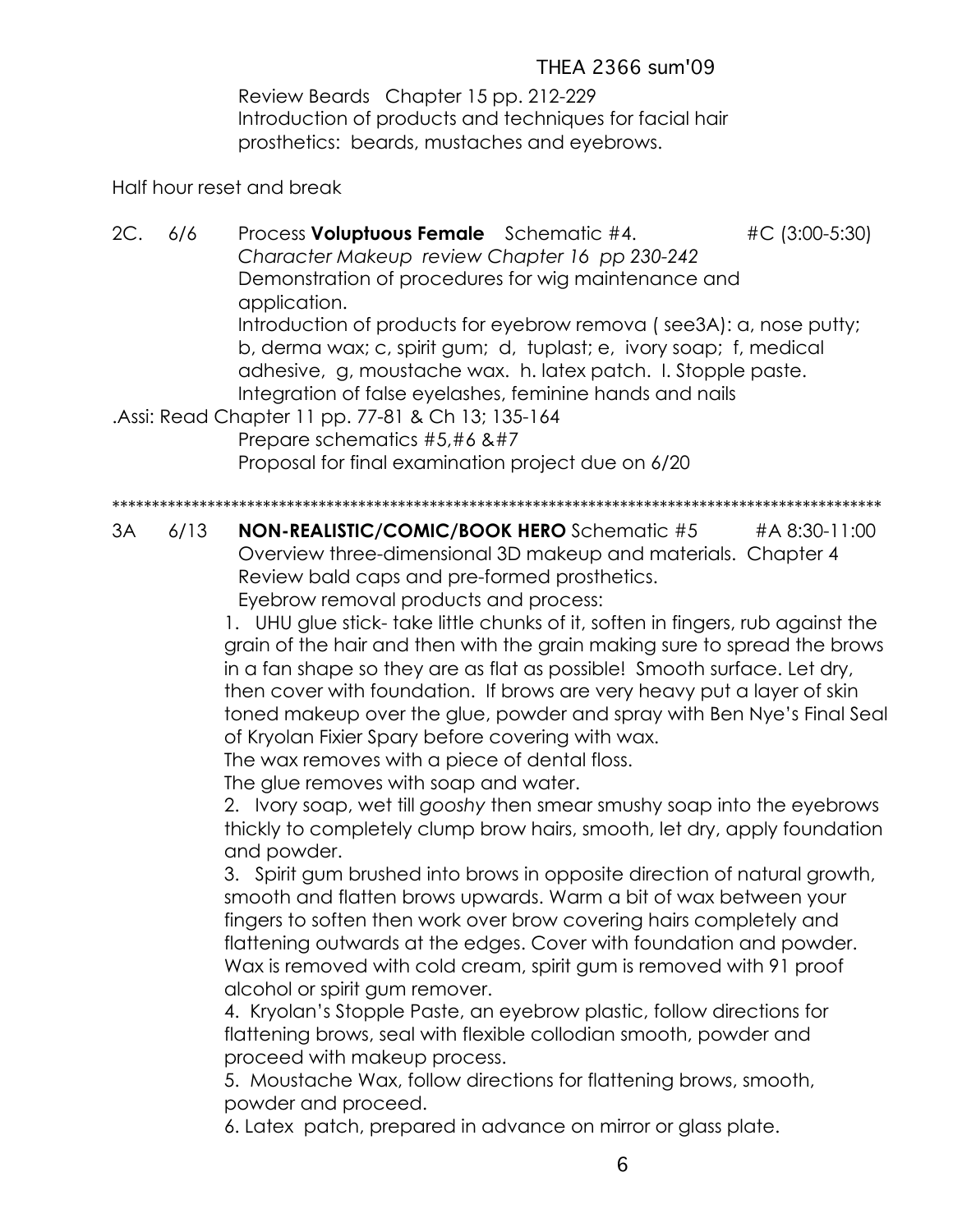Half hour reset and break for lunch

3B 6/13 **Middle Age** Schematic #6 **#B 11:30-2:30** Select a specific elderly character from a play of your choice and integrate personality, physiology and health. Demonstration of multiple hair graying options: 1. hair spray, silver; 2, hair spray, white; 3, shoe polish, white; 4. hair liquid, white: 5, cream stick, silver; 6, pancake, white, 7., hair liquid silver 8. Uni-Paint Stix silver or white. (indicate placement on schematic for 5 schematic points) Apply hair products to partner and notate. Introduction of prosthetic aging techniques on holding hand with latex, rigid collodion and tissue.

### Half hour reset and break

- 3C 6/13 Process **Older Aged** Schematic #7. #C 3:00-5:30 Integration of bald cap technique with Grey/salt & pepper/white crepe hair Demonstration of teeth prosthetics and options.
- Assi; Prepare Monster/Cougar Schematic.#8, Accident Victim #9 & Ethnic Schematic #10 Review Chapter 13 Preliminary makeup morgue due next Saturday. Proposal for final examination project due on 6/23 Read Chapter 17; pp. 243-256 & Ch.20: pp. 275-285 \*\*\*\*\*\*\*\*\*\*\*\*\*\*\*\*\*\*\*\*\*\*\*\*\*\*\*\*\*\*\*\*\*\*\*\*\*\*\*\*\*\*\*\*\*\*\*\*\*\*\*\*\*\*\*\*\*\*\*\*\*\*\*\*\*\*\*\*\*\*\*\*\*\*\*\*\*\*\*\*\*\*\*\*\*\*\*\*\*\*\*\*\*\*\*\*\*
- 4A 6/20 Process **Monster or School Mascot** Schematic#8. #A 8:30-11:00 see Appendix H, pp. 367-382. 10 point bonus COLLECT MATERIALS for Accident Victim Schematic.

Half hour reset and break for lunch

4B 6/20 Process **Accident Victim** #9. #B 11: 30-2:30 Review of Ch. 14 Demonstration of Foam Latex techniques and integration of prosthetic materials. Lecture/Demonstration of stage and theatrical bloods and handout.. Overview handout on Ethnicity Adjust Ethnic Schematic. Discuss the quiz.

Half hour reset and break

4C 6/20 Quiz 50 points. #C 3:00-5:30 Submit typed review of *play #2* (25 pts.) Process **Ethnic Schematic** #10.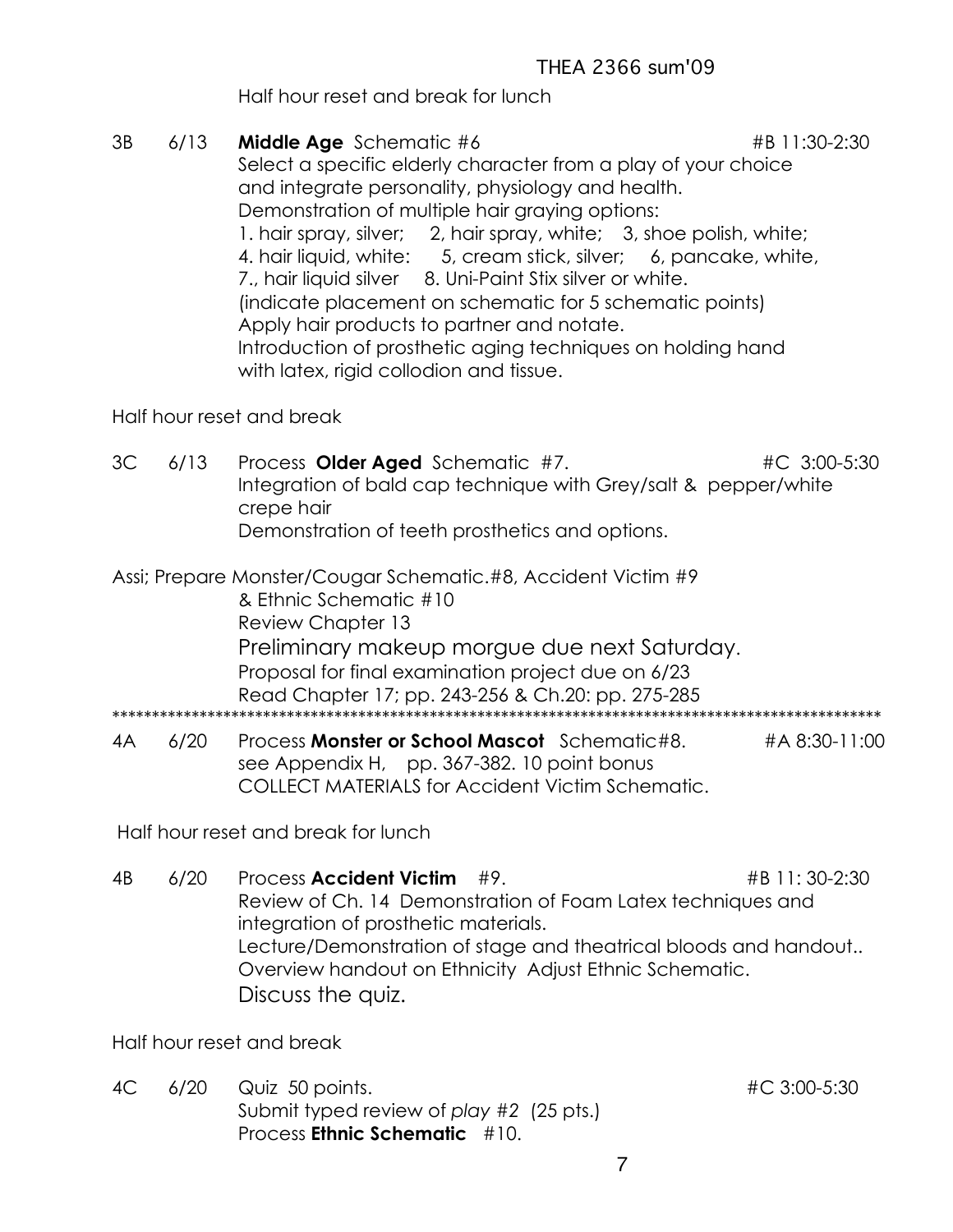Integration of prosthetics and or wigs.

REVIEW reshaping the face p. 129

Assi; Select a notorious theatrical "*likeness".* RESEARCH!!! essential.

Creating-A-Likeness Schematic. #11 Increase graphics to 5 (Xerox copies acceptable).

Clarify the style or *ISM* exercise and complete schematics #12, #13  $8#14$ 

Read day #5A assignments very carefully. Call me If you need clarification

Discuss final examination project and confirm character Include prosthetics and accessories as needed for portrait. and play. Verify choices and supplies in contract.

Read Chapters 17; pp.243-256 & Ch. 20: pp 275-285

5A 6/27 Process **Creating-A-Likeness** Schematic #11. #A 8:30-11:00 Prepare three variations on same project each with cliche support graphic in three separate styles or *ISM's.* Stylistic Schematics. (You must chose only a single character) A. Schematic#12, Surrealistic; B. Schematic #13, Expressionistic; or C. Schematic #14, Impressionistic. Each Schematic must have a specific, clarifying and cliché support graphic and clear definition along with a brief explanation of your understanding of that style. This explanation will be presented on the reverse side of each of these schematics. (10 pts for the graphic and 5 points for the definition).

Half hour reset and break for lunch

| 5B | 6/27 | Process ISM schematic of my                                    | #B 11:30-2:30 |
|----|------|----------------------------------------------------------------|---------------|
|    |      | choice either schematic#12, #13, or#14.                        |               |
|    |      | Verify contract for final examination and process requests and |               |
|    |      | arrangements for all supplies and accessories.                 |               |
|    |      | See initial instructions in syllabus on page four.             |               |
|    |      | NB Performance Rewards: a. k. a. GRADES                        |               |
|    |      |                                                                |               |

- INTERIM. Collection and preparation of exceptional supplies. 2:30 to 3:00
- **5C. 6/27 Final Examination #C 3:00-6:00 R**eview page 4 of syllabus for details and expectations.

# **SEQUENCE OF MAKE-UP APPLICATION**

**Apply** any anatomical prosthetic, bald cap or eyebrow removal technique first and then):